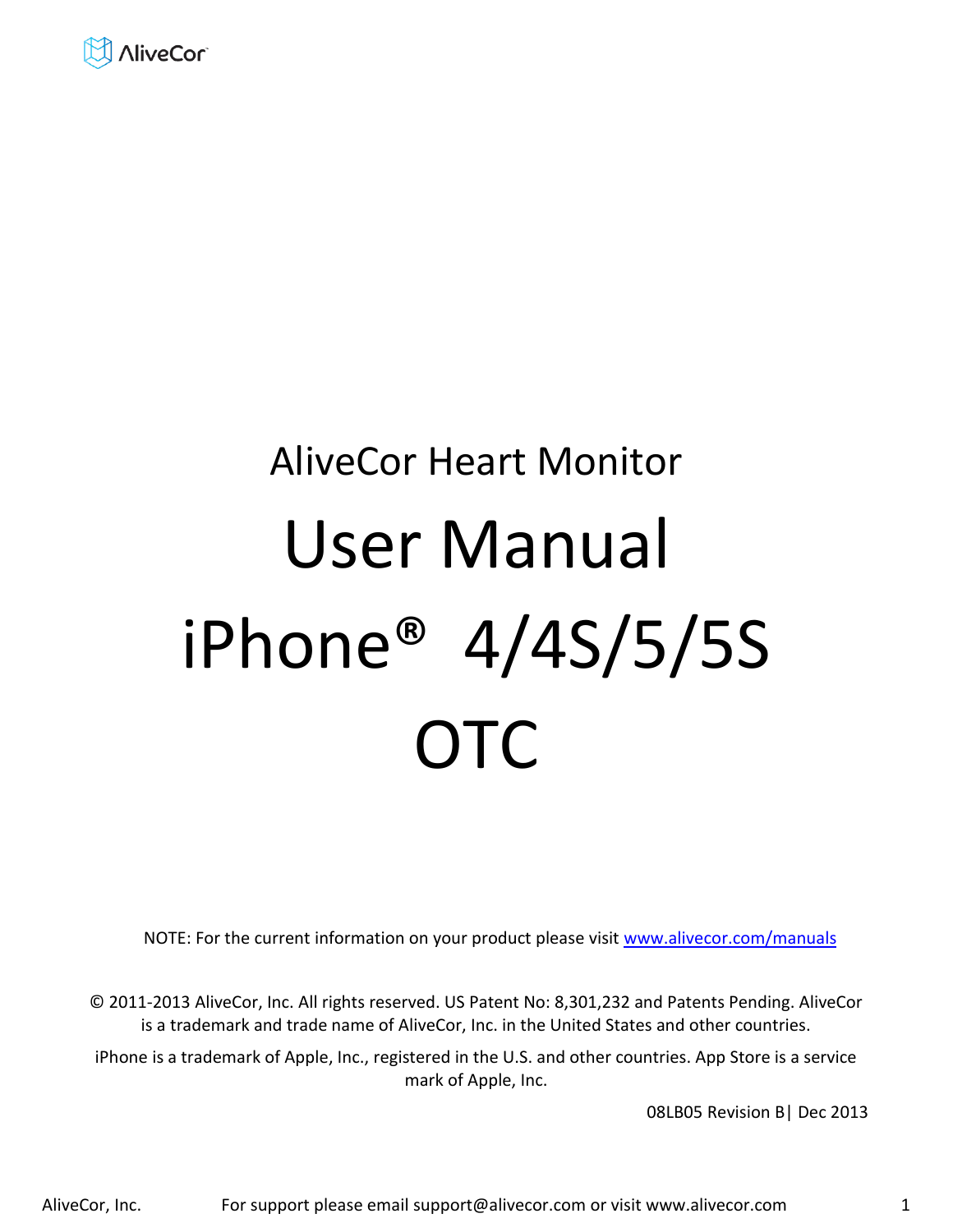

# **Contents**

| 4.          |  |
|-------------|--|
|             |  |
|             |  |
| $7_{\cdot}$ |  |
|             |  |
|             |  |
|             |  |
|             |  |
|             |  |
|             |  |
|             |  |
|             |  |
|             |  |
|             |  |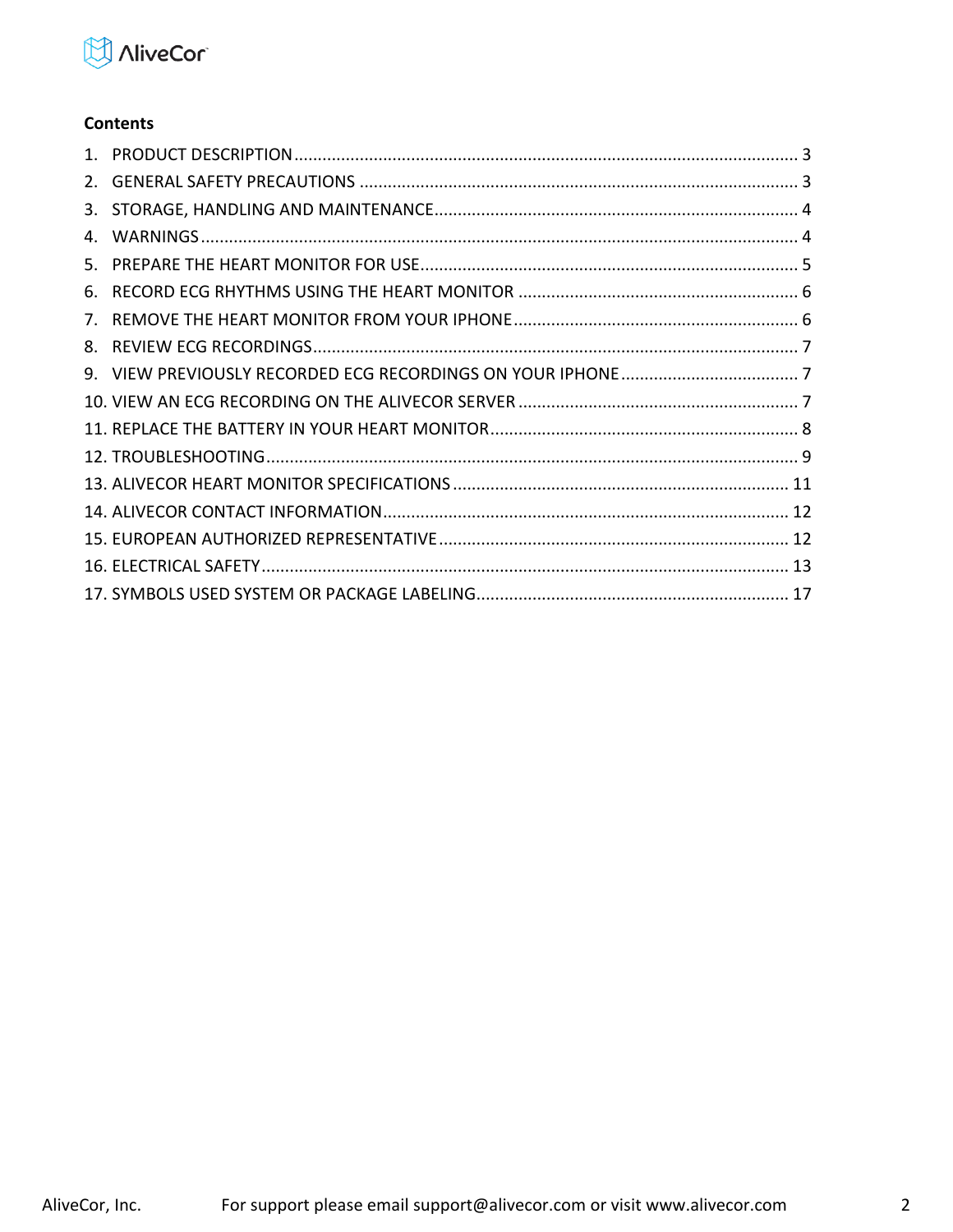

#### <span id="page-2-0"></span>**1. PRODUCT DESCRIPTION**

The AliveCor™ Heart Monitor (Heart Monitor) is a mobile, clinical-quality electrocardiogram (ECG) recorder for use by physicians, patients and health conscious individuals. The duration of the recording is customizable from 30 seconds to continuous. The software application can store thousands of recordings on your iPhone® 4, 4S or 5 (iPhone), and these recordings are also accessible to authorized users on AliveCor, Inc. (AliveCor) servers (www.alivecor.com). The device consists of three components:

- The Heart Monitor snaps onto the iPhone and has electrodes to transmit ECG rhythms to the iPhone.
- The *AliveECG* mobile application (*AliveECG* App) used to collect, view, save, and wirelessly transmit recordings to the AliveCor server.
- An Apple iPhone 4, 4S or 5 operating with iOS 5.1 or greater. Note: the iPhone must be purchased separately.

The Heart Monitor enables a physician or patient to:

- Collect and store single-channel ECG recordings using the iPhone.
- View ECG recordings real-time and after the recording.
- Edit user information data associated with the recording.
- Wirelessly transmit ECG recordings to the AliveCor server.
- Access ECG recordings stored on the AliveCor server.
- Print or save the recording in PDF format.

The Heart Monitor enables a health conscious individual (non-prescription) to:

- Collect and store an ECG recording using the iPhone.
- View heart rate in real-time and after the recording.
- Edit user information data associated with the recording.
- Wirelessly transmit ECG recordings to the AliveCor server.
- Request analysis by a medical professional.

#### **1.1. Indications for Use**

The *AliveCor Heart Monitor* is intended to record, display (when prescribed or used under the care of a physician), store and transfer single‐channel electrocardiogram (ECG) rhythms.

There are no known contraindications for the Heart Monitor, although care should be taken when considering using the device according to the warnings and precautions below.

#### **1.2. Intended User**

The device is intended to be used by licensed medical professionals, patients under the care and supervision of a physician or health conscious individuals.

#### <span id="page-2-1"></span>**2. GENERAL SAFETY PRECAUTIONS**

The device should not be used near water, or in a wet environment.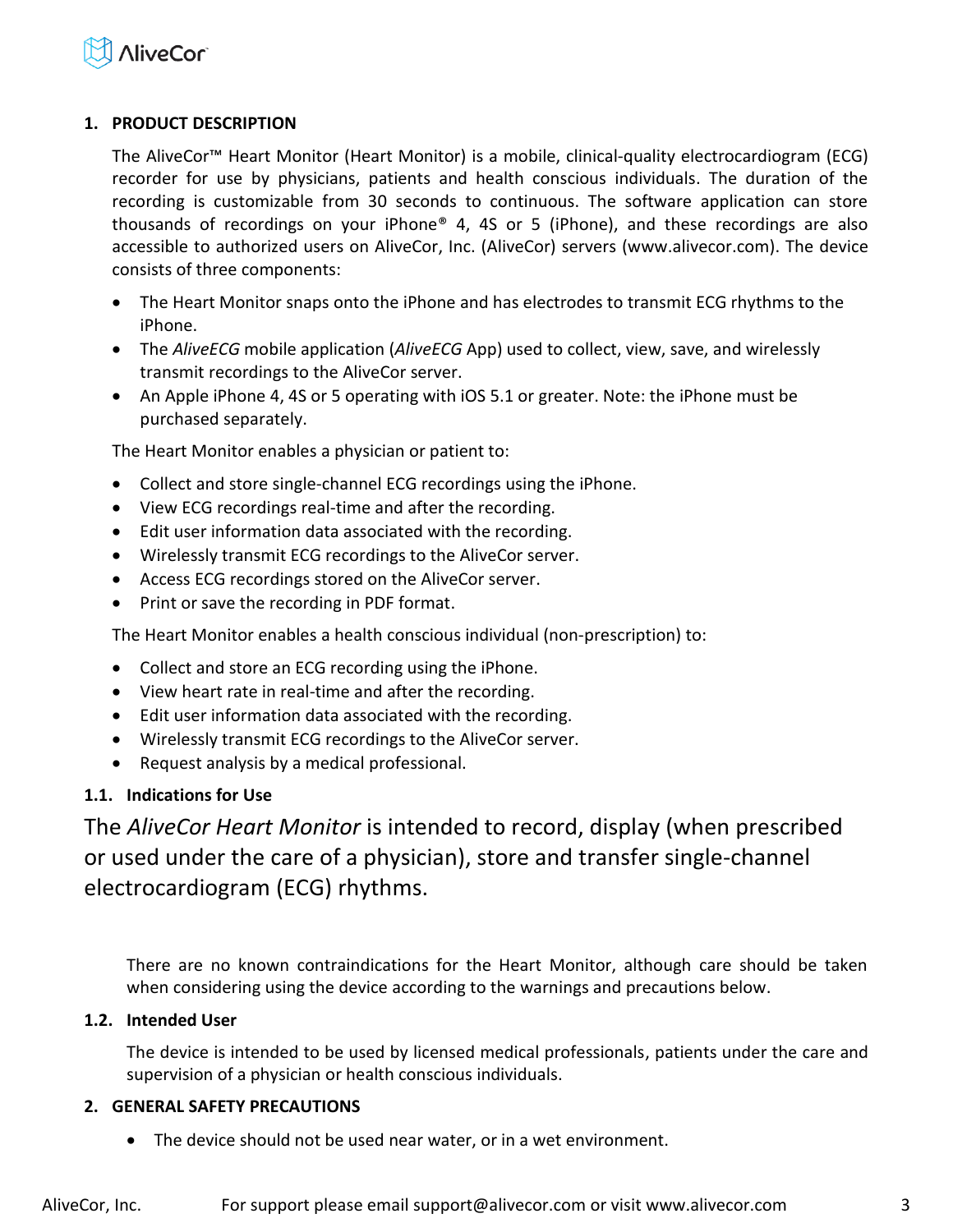# **NiveCor**

- Do not use this unit in locations subject to high or low temperatures or humidity. It should be used within the temperature and humidity range according to the product label.
- Do not sterilize this unit with an autoclave or glass sterilizer.
- Audio and video products and similar equipment may cause interference. Please stay away from such equipment when you are recording.
- Do not take recordings in a location where the unit will be exposed to strong electromagnetic forces, such as near an arc welder, high-power radio transmitter, etc.
- Signal quality may degrade by detecting signals from other ultrasonic acoustic sources. Do not use the device in close vicinity to other equipment emitting ultrasonic acoustics such as espresso machines, some ventilation systems or another AliveCor Heart Monitor.
- The iPhone power adapter may degrade signal detection. Do not use the device while charging the iPhone.
- Disperse any static electricity from your body before using the unit.
- Do not take recordings in a moving vehicle.
- Do not expose the unit to strong shocks or vibrations.
- Do not disassemble, repair, or modify the unit.
- Do not insert battery with polarity reversed.
- Do not use batteries of a type other than that specified for use with the device.
- Do not take a recording if the electrodes are dirty. Clean them first.
- Do not use for any purpose other than obtaining an electrocardiogram.
- If the portion of the body where the electrode is applied has too much body fat, body hair or very dry skin, a successful recording may not be possible.
- Some children and adults with very sensitive auditory ability may hear a high pitched hum or buzz emitting from the device when activated. This is due to normal device function.

# <span id="page-3-0"></span>**3. STORAGE, HANDLING AND MAINTENANCE**

Do not store the unit in:

- Locations exposed to direct sunlight,
- Locations subject to high temperatures and high humidity,
- Wet or damp locations where water may get on the unit,
- Dusty locations,
- Near fires or open flames,
- Locations exposed to strong vibration, or
- Locations exposed to strong electromagnetic fields.

No maintenance of this system is required, except:

- The battery should be replaced when necessary.
- The electrodes should be cleaned using an alcohol-based sanitizer before each use.

# <span id="page-3-1"></span>**4. WARNINGS**

- This device is not designed or intended for complete diagnosis of cardiac conditions. This device should never be used as a basis for starting or modifying treatment without independent confirmation by medical examination.
- This device records heart rate and heart rhythm only.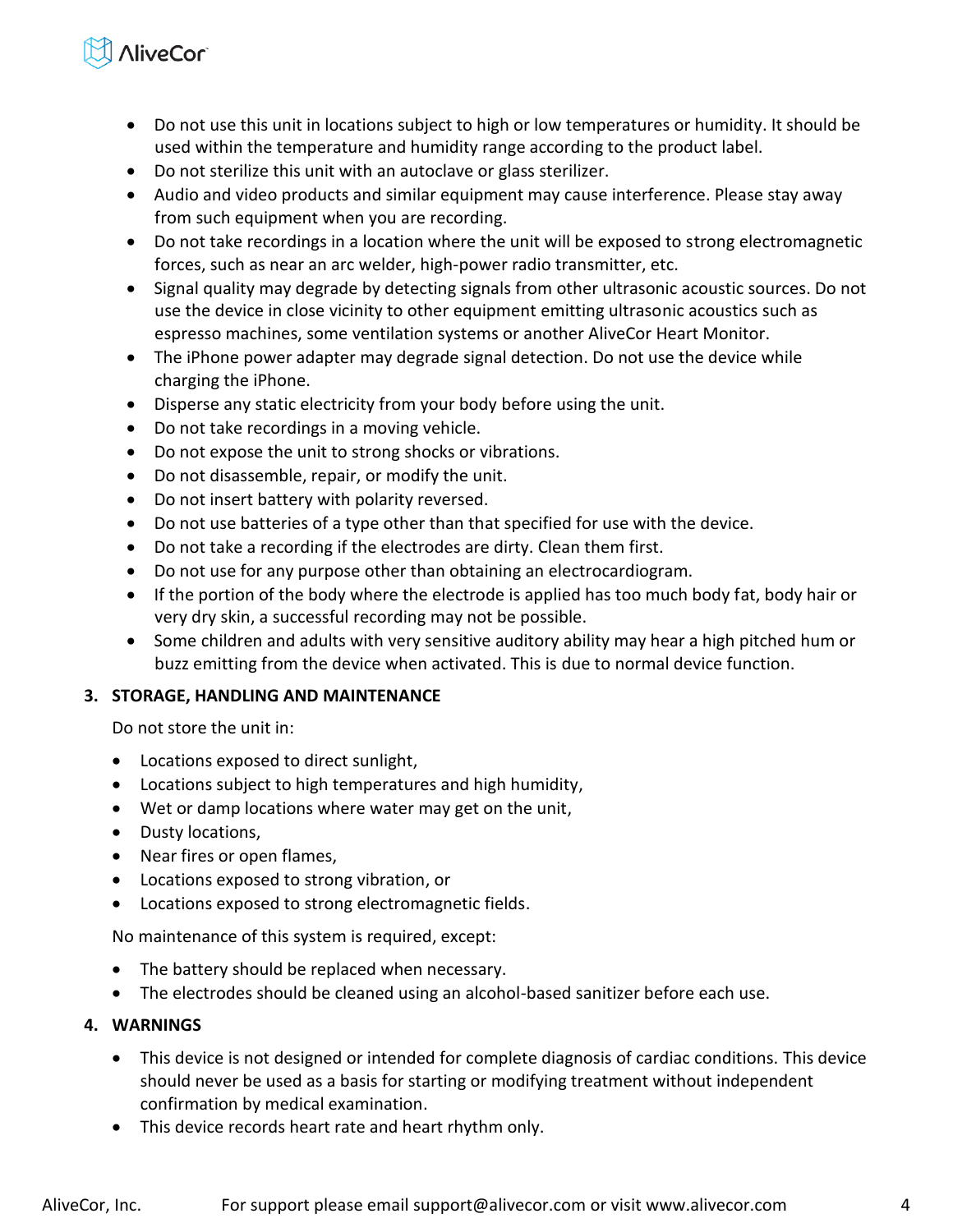# **NiveCor**

- This device does not detect or measure all heart rate, heart rhythm and heart waveform changes, especially those related to ischemic heart conditions.
- Do not attempt self-diagnosis or self-treatment based on the recording results and analysis. Self-diagnosis or self-treatment may lead to deterioration of your health.
- Users should always consult their physician if they notice changes in their health.
- Do not use in the presence of flammable anesthetics, drugs or pressurized oxygen (such as in a hyperbaric chamber, ultraviolet sterilizer or oxygen tent).
- Do not use this device during an MRI scan.
- Keep out of reach of infants, small children, or anyone incapable of using the device properly.
- The device has not been tested for use on infants weighing less than 10kg. AliveCor does not recommend using on humans less than 10kg.
- It is not recommended to place a mobile phone directly next to a pacemaker on the chest.
- Do not use this device with a defibrillator.
- AliveCor does not recommend using on patients with a cardiac pacemaker, ICDs or other implanted electronic devices.
- Do not attempt ECG data acquisition while there is an external microphone plugged in to the iPhone.
- ECG reports viewed or printed at any magnification other than 100% may appear distorted and could lead to misdiagnosis.

# <span id="page-4-0"></span>**5. PREPARE THE HEART MONITOR FOR USE**

# **5.1. Unpack the Heart Monitor**

- Remove the Heart Monitor from the box.
- Snap the Heart Monitor onto the back of your iPhone, making sure to align the cutout with the camera on the back of your iPhone.

# **5.2. Download the** *AliveECG* **App**

- Using your iPhone, access the App Store.
- Search for AliveCor.
- **Download the** *AliveECG* App. Note: there may be several available "*AliveECG*" applications available for download. Choose the appropriate application for your device.
- For further instructions tap the Settings icon in the App to access the User Manual.

# **5.3. Set up an AliveCor Account**

You will use your AliveCor account to access, print and save your ECG recordings stored on the AliveCor server. Follow the instructions presented when you open the *AliveECG* App for the first time. You can go back later and change your information if necessary.

# **5.4. Configure Software Settings**

To access the Settings screen in the *AliveECG* App, from the main ECG capture screen, tap on the ͞Settings͟ icon in the lower right corner.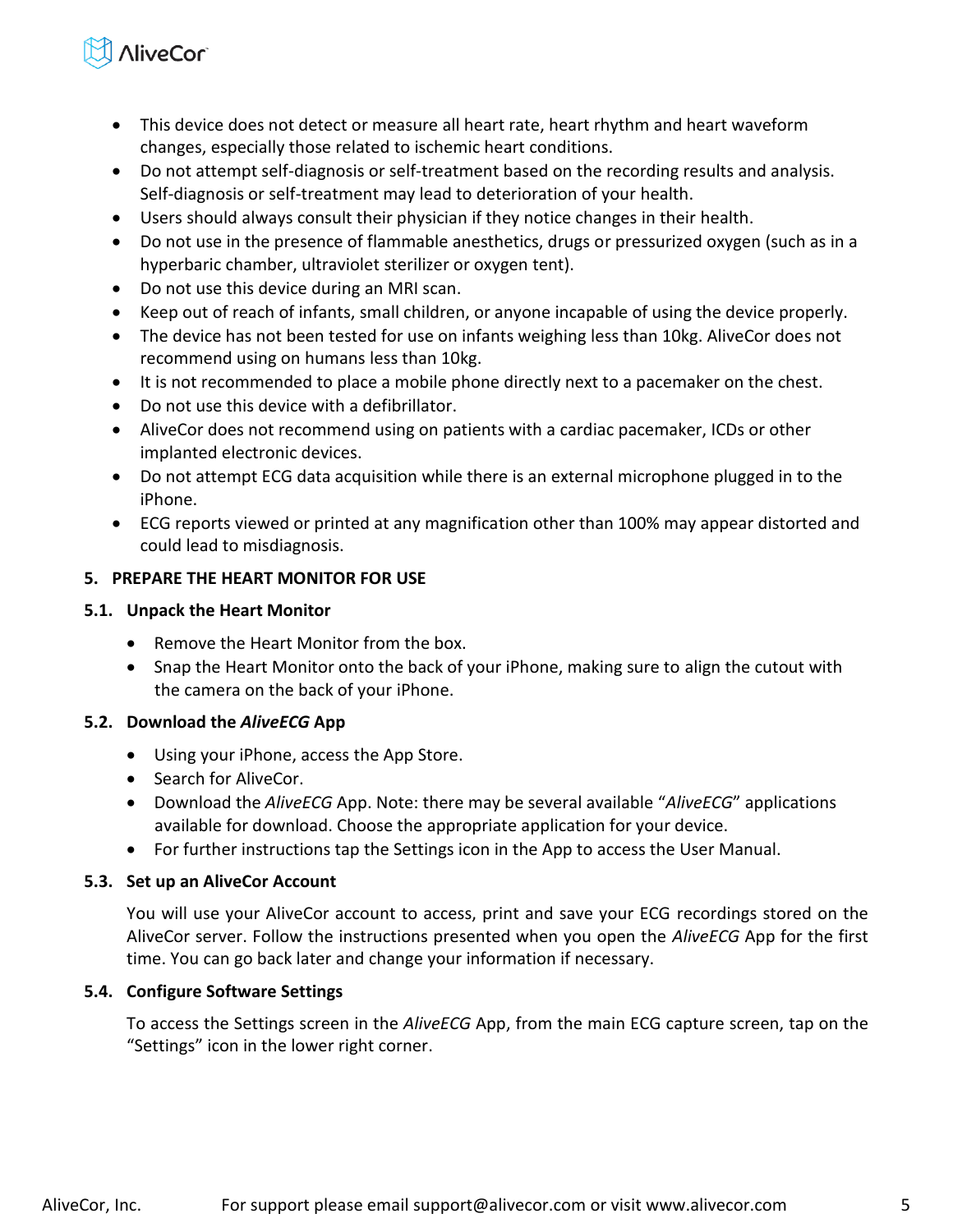# **NiveCor**

- **Set the Recording Duration**. Recording Duration is the maximum length of time the *AliveECG* App will record a single ECG recording. For example, if the recording duration is set to 30 seconds, the *AliveECG* App will automatically stop recording after 30 seconds of data has been collected. The recording duration can also be set to Continuous, where the system will record as long as the user maintains proper electrode contact (up to 10 minutes).
- **Adjust the Mains Filter**. The Mains Filter removes any mains interference from the ECG; it should be set to match the frequency of the alternating current (AC) used in your location. For the United States, Canada and Mexico, this is 60 Hz; in most other countries, it is 50 Hz.
- **Modify Paper Size**. Paper Size of the PDF report can be changed to accommodate Letter and A4 paper sizes.
- **User Type**. Tap to choose the type of user: Health Professional (On or Off)
- **User Details**. Tap to edit User Details.
- **Mode**. Tap to modify device transmission settings. Normal mode is recommended for most users. If your facility or location limits wireless communications, the Airplane/ICU setting may be selected.
- **User Manual**. Tap to access a digital version of the User Manual.
- **Privacy**. Tap to review AliveCor's privacy policy.

## <span id="page-5-0"></span>**6. RECORD ECG RHYTHMS USING THE HEART MONITOR**

Before taking your first recording, read these instructions carefully and make sure you observe the following instructions each time you take a recording.

Make sure the Heart Monitor is properly attached to your iPhone.

NOTE: The monitor can be used up to a distance of 1m (3 ft) from the iPhone, although, using the monitor at a distance from the iPhone may decrease the signal quality.

- Disconnect headphones, charger cables, or any other connected devices.
- Clean the two electrodes with alcohol-based sanitizer.
- Using your iPhone, launch the *AliveECG* App.
- Hold the system using two hands; the left hand should contact the electrode closer to the top of the iPhone, and the right hand should contact the electrode closer to the bottom of the iPhone. Recording will begin automatically when both electrodes make contact with skin. The green bars in the upper left corner of the *AliveECG* App indicate when there is a connection between the patient and the electrodes.

NOTE: Alternatively, the Heart Monitor can be placed on the user's chest to obtain a recording.

NOTE: The ECG rhythms will record best when the Heart Monitor is held steady. It may be helpful to rest your arms on a flat surface to increase stability.

 The *AliveECG* App will record ECG rhythms for the selected Recording Duration (see Configure Software Settings above). When the recording is complete, the recording will be saved to your iPhone. If you remove contact after 10 seconds but before the selected recording duration is complete, the ECG will be saved and you will be able to review it.

NOTE: If you remove contact before 10 seconds of recording has occurred, the ECG will not be saved, and you will not be able to review it.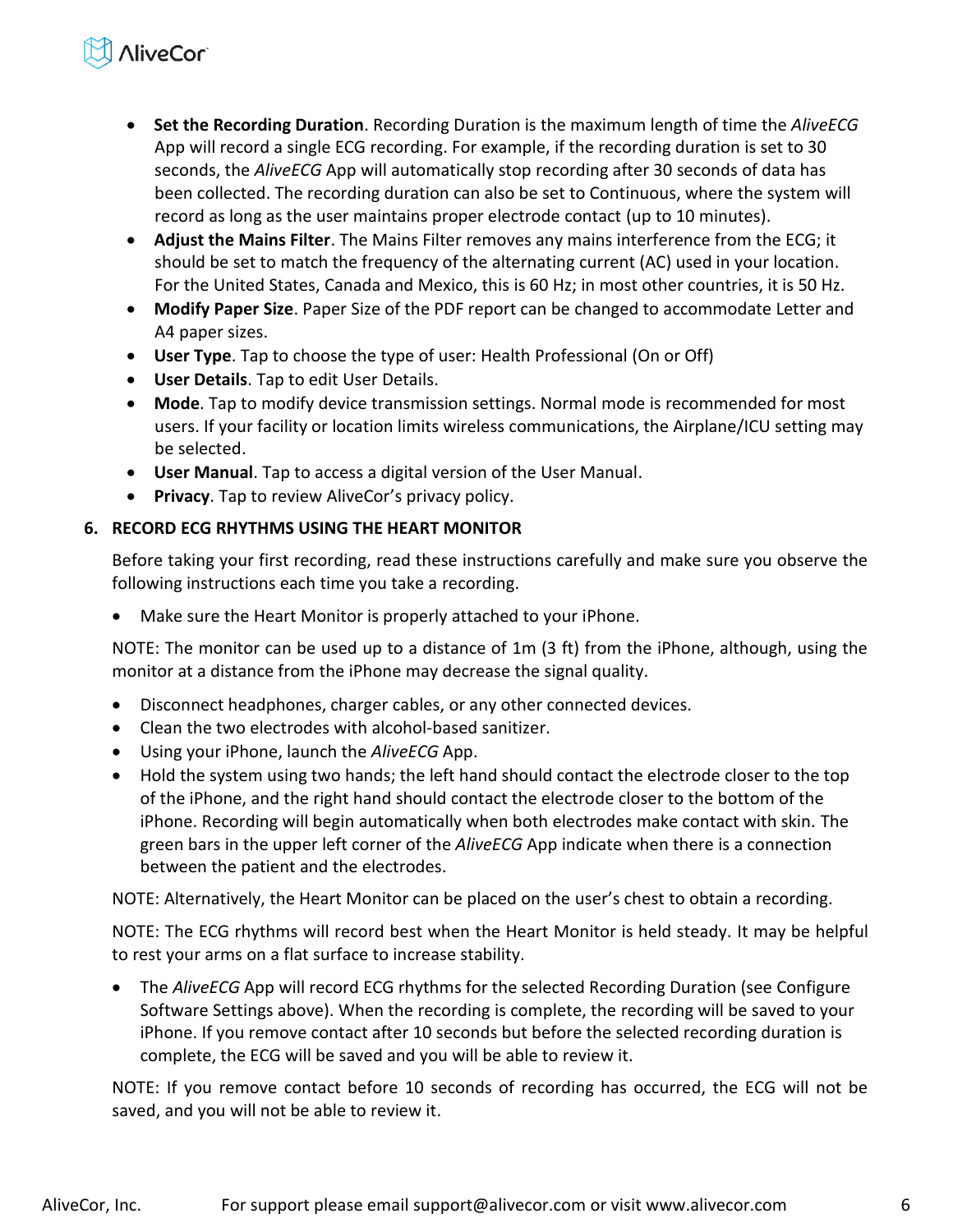

 When you are finished reviewing the ECG recording (see *Review ECG Recordings* section below), tap "Record" to return to the main ECG capture screen. You may now initiate another ECG recording.

NOTE: If you are a health conscious individual (non-prescribed), you will not be able to view the recording. You may enroll in the optional clinical service at which time AliveCor can unlock your device so you can view the recording to share with your personal physician.

#### <span id="page-6-0"></span>**7. REMOVE THE HEART MONITOR FROM YOUR IPHONE**

To remove the device from your iPhone, press gently on the iPhone through the camera hole and peel from that corner. The iPhone should partially pop out of the device and be easily removed.

#### <span id="page-6-1"></span>**8. REVIEW ECG RECORDINGS**

NOTE: If you are a Non-Prescribed Patient, you will not be able to view the recording. AliveCor will unlock this feature if you are under the guidance of a physician.

After the recording finishes you may swipe your finger across the screen to scroll through the ECG recording. Additionally you can add notes, change the paper speed and gain, invert the ECG recording, print or view a PDF report of the recording or delete the recording.

- **Add Notes and Add/Edit Patient information**. Tap the "Annotate" icon in the upper right corner to add notes about the recording:
	- Health Professional Add patient details such as Patient ID, Name, etc.
	- Patient Edit patient details such as Name, Comments, etc.

Tap "Save" to return to the review screen. This information will be automatically synchronized with the AliveCor server.

- **Paper Speed and Gain**. Changes to the paper speed and gain is performed by tapping the text in the lower left portion of the review screen and selecting the preferred setting. The scaling will adjust on the screen automatically.
- **Invert the ECG recording**. In the event that the Heart Monitor was oriented improperly while the ECG rhythms were recorded, it may appear inverted. To correct the orientation, tap on the center of the review screen, and then tap "Invert".
- **Print or View PDF**. You may print or view a PDF of the recording by tapping the icon in the bottom left corner of the screen and choosing your appropriate option.
- **Delete the Recording**. If you wish to delete the ECG recording so that it is not saved to your iPhone, tap the "Trash" icon in the bottom right of the screen. This will also delete the recording from the AliveCor server.
- **Return to the ECG Capture Screen**. When you are finished reviewing the ECG recording, tap ͞Record͟ to return to the main ECG capture screen. You may now initiate another ECG recording.

#### <span id="page-6-2"></span>**9. VIEW PREVIOUSLY RECORDED ECG RECORDINGS ON YOUR IPHONE**

NOTE: If you are a Non-Prescribed Patient, you will not be able to view the recording. AliveCor will unlock this feature if you are under the guidance of a physician.

- Launch the *AliveECG* App.
- Tap "ECGs" in the top right corner of the screen. You will see a list of all ECG recordings on your iPhone (excluding any previously deleted).
- Tap the ECG recording you wish to view.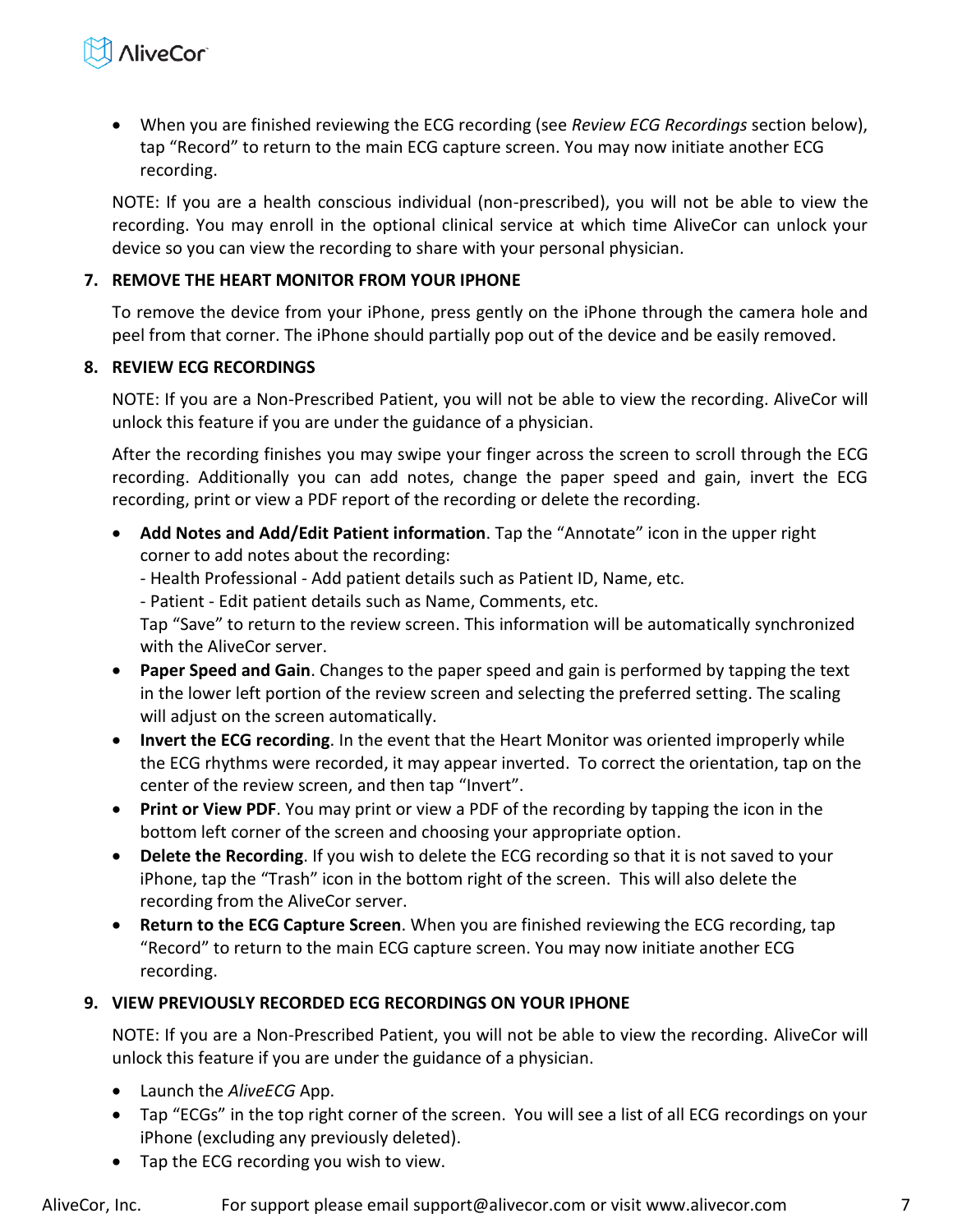

- To add notes, change the paper speed and gain, invert the ECG recording, print or view a PDF report of the recording or delete the recording, see the instructions in the section *Review ECG Recordings.*
- When you are done viewing your ECG recordings, tap "ECGs" on the top left corner of the screen to return to the list.
- Tap "Record" to return to the main ECG capture screen

## <span id="page-7-0"></span>**10. VIEW AN ECG RECORDING ON THE ALIVECOR SERVER**

NOTE: If you are a Non-Prescribed Patient, you will not be able to view the recording. AliveCor will unlock this feature if you are under the guidance of a physician.

- On your web browser, go to http://www.alivecor.com and click on "My Account".
- Enter your email address and the password you created when you set up your AliveCor account. Click Sign In.
- The ECG recordings you collected and transmitted to the AliveCor server will appear in list form, and each transmission is stored as an Adobe Acrobat PDF file. Roll over the transmission you would like to view and click on the "View PDF" button.
- Click the back button in your browser to return to your AliveCor account homepage.

## <span id="page-7-1"></span>**11. REPLACE THE BATTERY IN YOUR HEART MONITOR**

The battery in the Heart Monitor should last approximately one year or up to approximately 10,000 30 second ECGs; however the actual life will depend on how often you use the device.

- Remove your iPhone from the Heart Monitor. To remove the device from your iPhone, press gently on the iPhone through the camera hole while holding the device from the edge. The iPhone should partially pop out of the device and be easily removed.
- Using a small screwdriver, remove the screw and battery door from the center of the Heart Monitor.
- Remove the used battery and replace it with a new 3V coin cell battery matched to your model. Orient the battery with the positive terminal up, so that you can see the writing.
	- iPhone<sup>®</sup> 4/4S: CR2016 Coin Cell (3V lithium manganese dioxide battery)
	- iPhone<sup>®</sup> 5: CR2025 Coin Cell (3V lithium manganese dioxide battery)

NOTE: Replacement batteries are available for sale at most general stores.

- Replace the screw and battery door.
- Dispose of the used batteries according to the local law.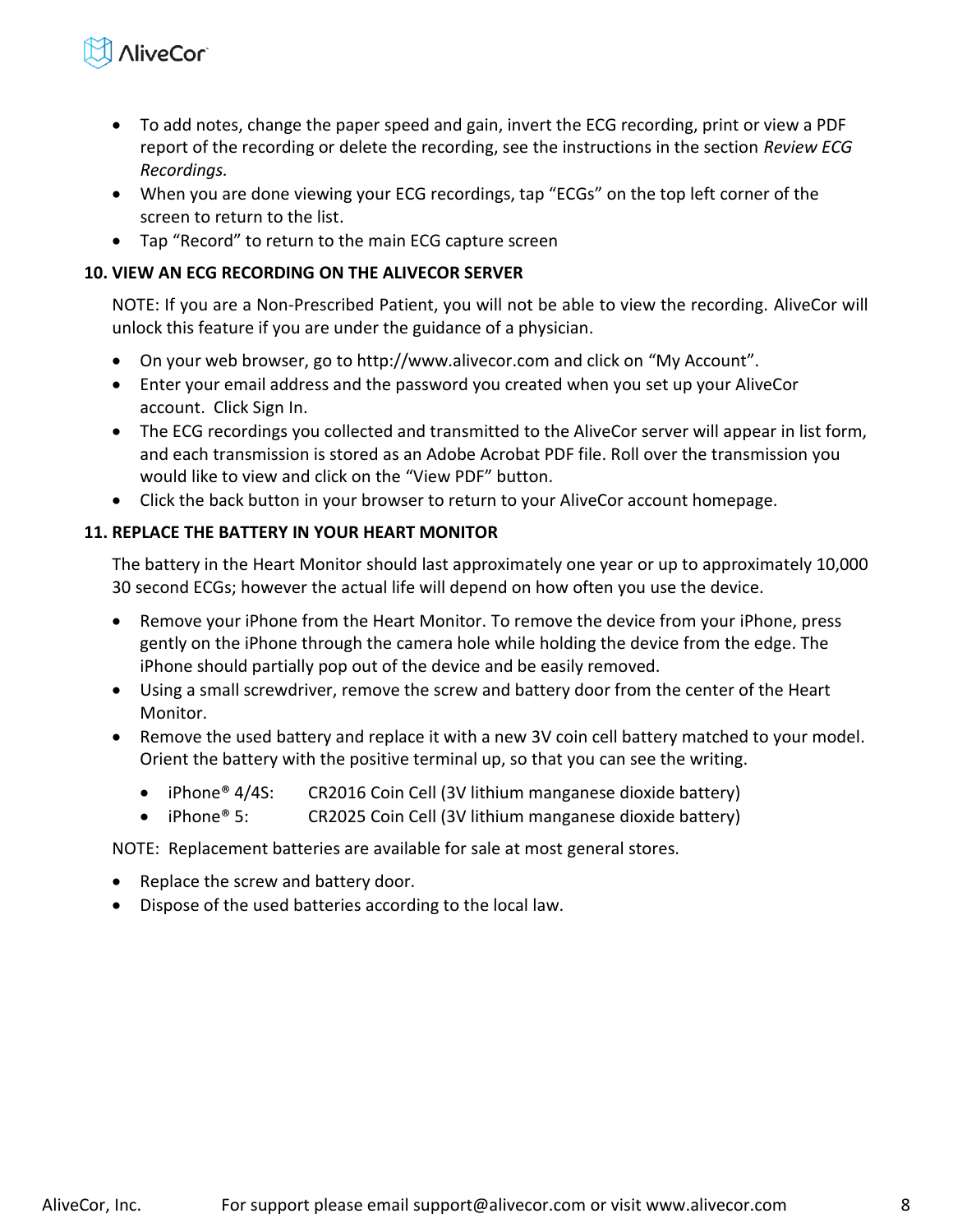

#### <span id="page-8-0"></span>**12. TROUBLESHOOTING**

| Problem                                                                | <b>Solution</b>                                                                                                                                                                                                                                                                                                                                                                                                            |  |  |  |
|------------------------------------------------------------------------|----------------------------------------------------------------------------------------------------------------------------------------------------------------------------------------------------------------------------------------------------------------------------------------------------------------------------------------------------------------------------------------------------------------------------|--|--|--|
| I do not see an ECG<br>signal in the AliveECG<br>App.                  | Check that you have good contact with the electrodes. Clean the electrodes.<br>Clean and moisten the skin preferably with alcohol hand sanitizer or water.<br>Note: Some hand lotions will prevent good skin contact. Ensure the contact<br>between the skin and the electrodes is not obstructed.                                                                                                                         |  |  |  |
|                                                                        | If the problem persists, replace the battery in your Heart Monitor. (See<br>Replace the Battery in your Heart Monitor.)                                                                                                                                                                                                                                                                                                    |  |  |  |
| I have a lot of artifact,                                              | Try the following tips for acquiring the best quality ECG recording:                                                                                                                                                                                                                                                                                                                                                       |  |  |  |
| noise or interference<br>in my recording.                              | • Clean the electrodes on the monitor with alcohol-based hand sanitizer<br>before each use                                                                                                                                                                                                                                                                                                                                 |  |  |  |
|                                                                        | • If hands are very dry, use a water based little lotion before trying to record                                                                                                                                                                                                                                                                                                                                           |  |  |  |
|                                                                        | • When recording from the hands, relax the arms and hands to reduce<br>muscle noise. Rest the forearms and hands on a flat surface and let the<br>heart monitor rest on the hands. Do not squeeze the electrodes                                                                                                                                                                                                           |  |  |  |
|                                                                        | • Ensure that your iPhone is not charging/syncing and you are not using<br>headphones with your iPhone during the recording                                                                                                                                                                                                                                                                                                |  |  |  |
|                                                                        | • Make sure that both the iPhone and the user remain still during ECG<br>recordings. Movement during recordings will cause noise in the tracing                                                                                                                                                                                                                                                                            |  |  |  |
|                                                                        | • Make sure Mains Filter is set appropriately for your geographical location.<br>This can be adjusted under the AliveECG app Settings                                                                                                                                                                                                                                                                                      |  |  |  |
|                                                                        | • Try recording from the chest, right under the pectoral muscles in the mid<br>line                                                                                                                                                                                                                                                                                                                                        |  |  |  |
| The ECG rhythms<br>appear upside down.                                 | In the future, ensure that the left hand contacts the electrode closer to the<br>top of the iPhone, and the right hand contacts the electrode closer to the<br>bottom of the iPhone. To invert a recording on your iPhone, see Invert the<br>ECG recording under Review ECG Recordings.                                                                                                                                    |  |  |  |
| I do not see the ECG<br>recording on my<br>AliveCor server<br>account. | Ensure that you've downloaded the AliveECG App on your phone. Launch the<br>AliveECG App on your iPhone, tap the Settings icon, and then tap "AliveCor<br>Account". Ensure that the correct email and password are entered into the<br>corresponding fields. (See Configure Software Settings under Prepare the<br>Heart Monitor for Use). Ensure that you are logging into www.alivecor.com<br>(not www.alivecorvet.com). |  |  |  |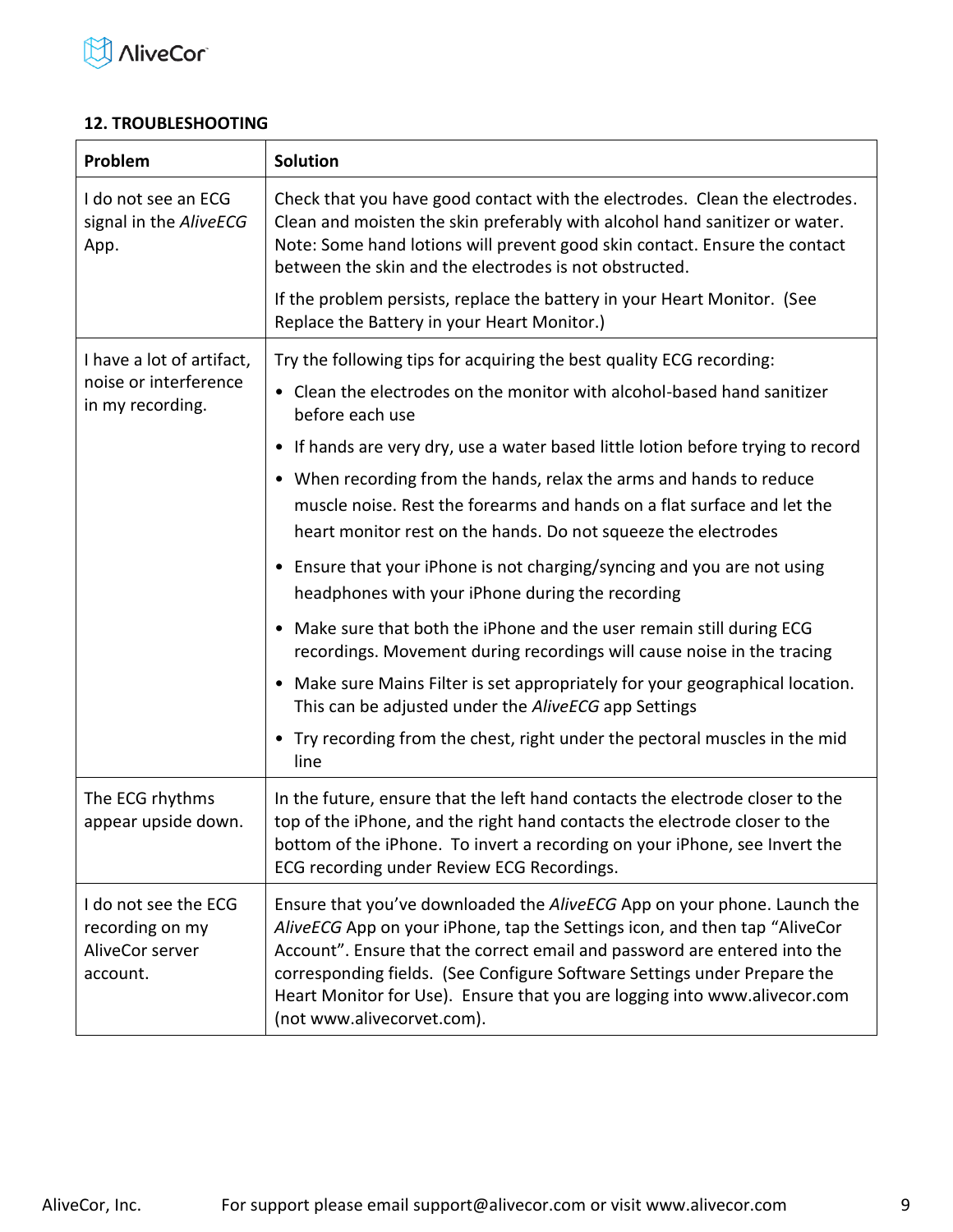

| Problem                                                | <b>Solution</b>                                                                                                                                                                                                                                                                                       |
|--------------------------------------------------------|-------------------------------------------------------------------------------------------------------------------------------------------------------------------------------------------------------------------------------------------------------------------------------------------------------|
| I forgot my password<br>and I'm unable to<br>reset it. | Ensure that you've downloaded the AliveECG App on your phone. Similarly,<br>ensure that you are logging into www.alivecor.com (not<br>www.alivecorvet.com).                                                                                                                                           |
|                                                        | To reset your password, go to www.alivecor.com and click on "My Account" in<br>the upper right corner and click on the "Forgot your password?" link below<br>the Password field. On the Forgot Password screen, enter your email address<br>and click Submit. You will receive the following message: |
|                                                        | "PASSWORD SENT                                                                                                                                                                                                                                                                                        |
|                                                        | We've sent password reset instructions to your email address.                                                                                                                                                                                                                                         |
|                                                        | You should receive instructions within a few minutes. If you do not receive an<br>email within 5 minutes, please check your spam and junk filters. Otherwise,<br>please try resending your request.                                                                                                   |
|                                                        | If you are still experiencing trouble, please visit our Customer Support page."                                                                                                                                                                                                                       |
|                                                        | Follow the reset instructions in the email. Please note, the reset link<br>contained in the email is only active for a short while.                                                                                                                                                                   |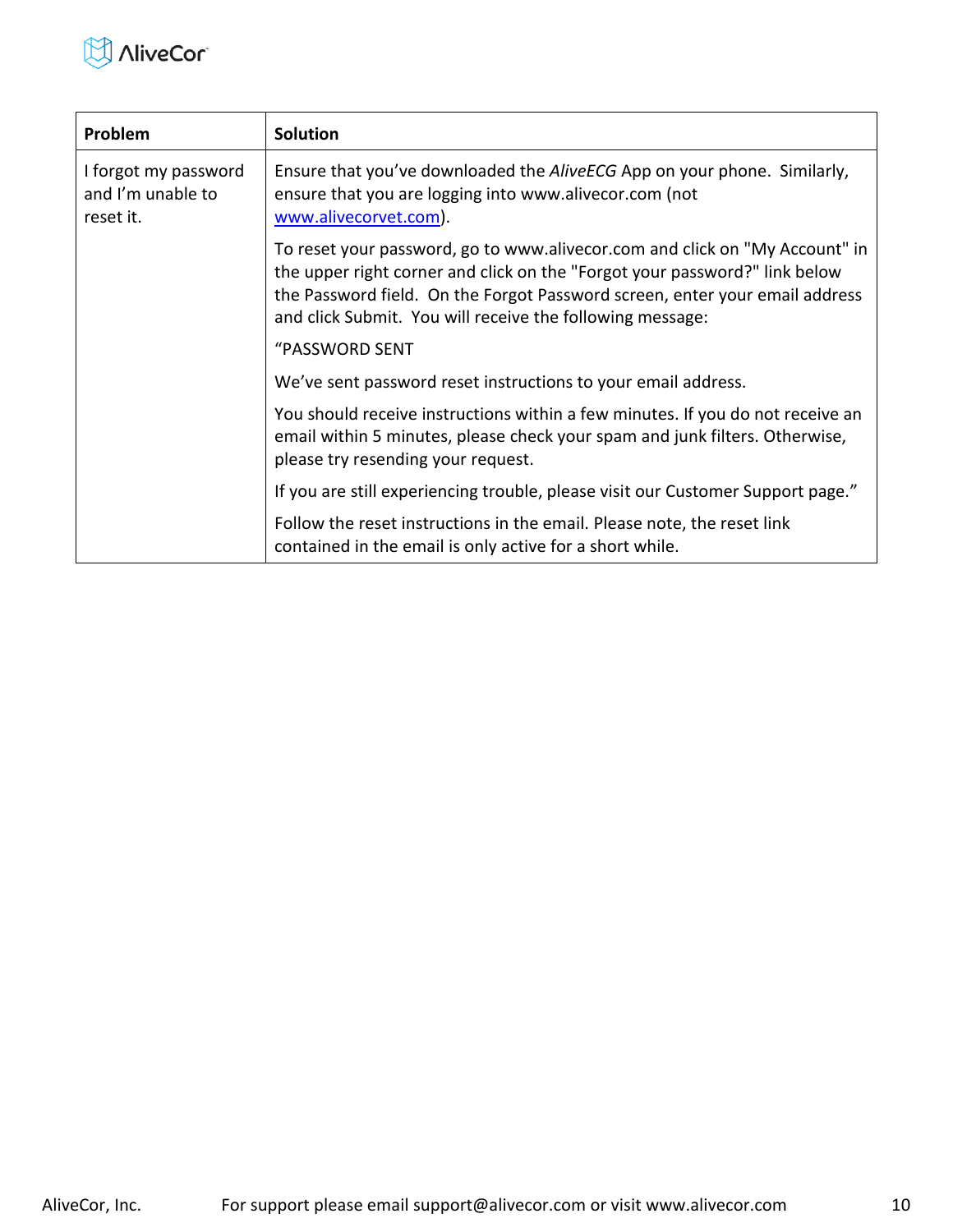

## <span id="page-10-0"></span>**13. ALIVECOR HEART MONITOR SPECIFICATIONS**

#### **Performance Characteristics**

| <b>Circuitry</b>                    |               |                |
|-------------------------------------|---------------|----------------|
|                                     |               |                |
|                                     |               |                |
|                                     |               |                |
|                                     |               |                |
|                                     |               |                |
|                                     |               |                |
|                                     |               |                |
| Output                              |               |                |
|                                     |               |                |
|                                     |               |                |
|                                     |               |                |
| <b>Power Requirements</b>           |               |                |
|                                     |               |                |
|                                     |               |                |
| <b>Physical Characteristics</b>     |               |                |
|                                     |               |                |
|                                     |               |                |
| <b>Environmental Specifications</b> |               |                |
|                                     |               |                |
|                                     |               |                |
|                                     |               |                |
|                                     |               |                |
|                                     |               |                |
| <b>Standards Compliance</b>         |               |                |
| ANSI/AAMI EC38                      | IEC 60601-1   | IEC 60601-2-47 |
| ISO 10993                           | IEC 60601-1-2 |                |
|                                     |               |                |

#### **Patient Interface**

Two stainless-steel electrodes are exposed on the back of the Heart Monitor, which are either held in the patient's hands or placed on the patient's chest.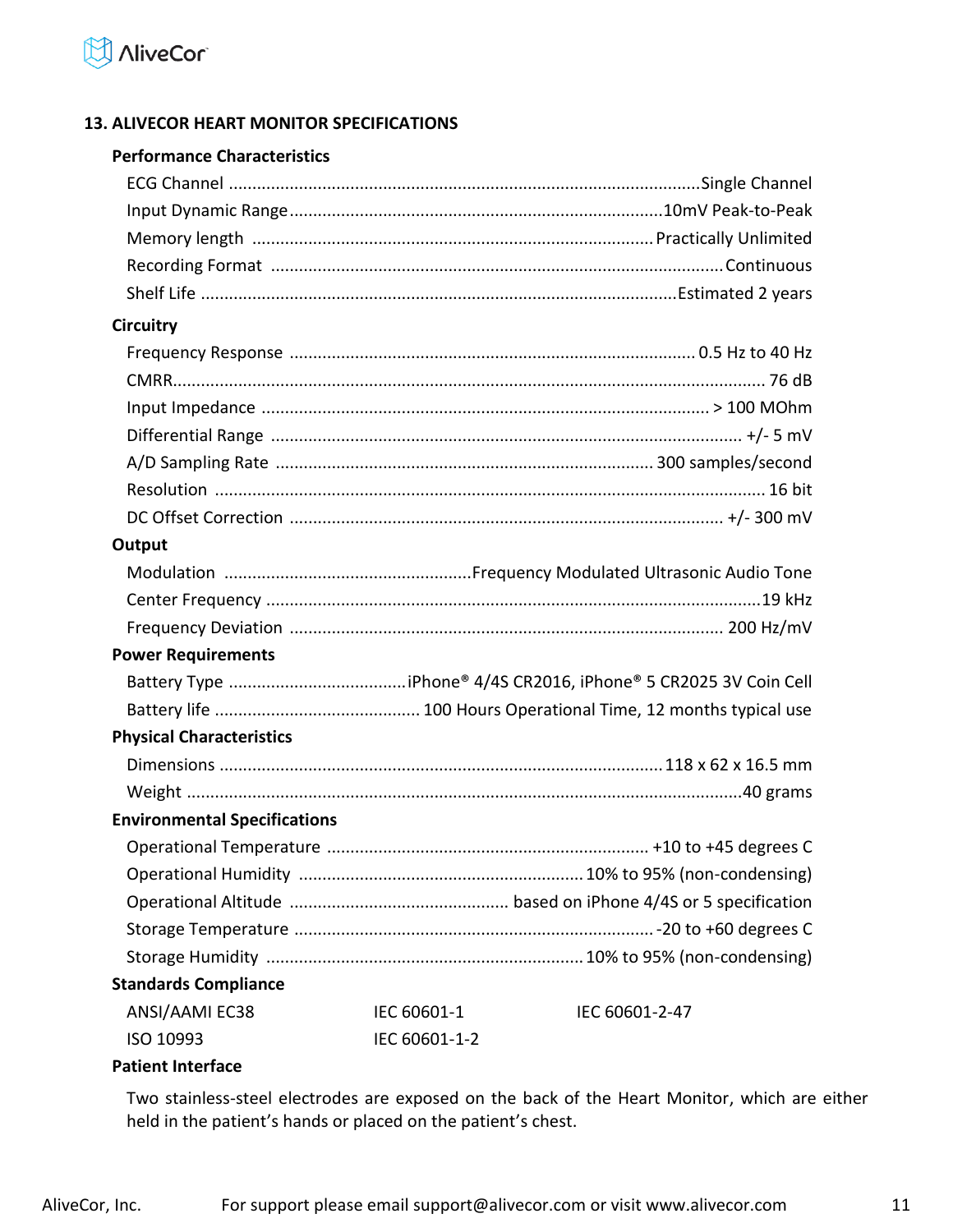# **AliveCor**

#### <span id="page-11-0"></span>**14. ALIVECOR CONTACT INFORMATION**

AliveCor, Inc.

30 Maiden Lane, 6<sup>th</sup> Floor

San Francisco, CA 94108

United States

www.alivecor.com

#### <span id="page-11-1"></span>**15. EUROPEAN AUTHORIZED REPRESENTATIVE**

Oregon Scientific Italia S.p.A Centro Direzionale Colleoni - Viale Colleoni 3, Palazzo Taurus 2, 20041 Agrate Brianza (MI), Italy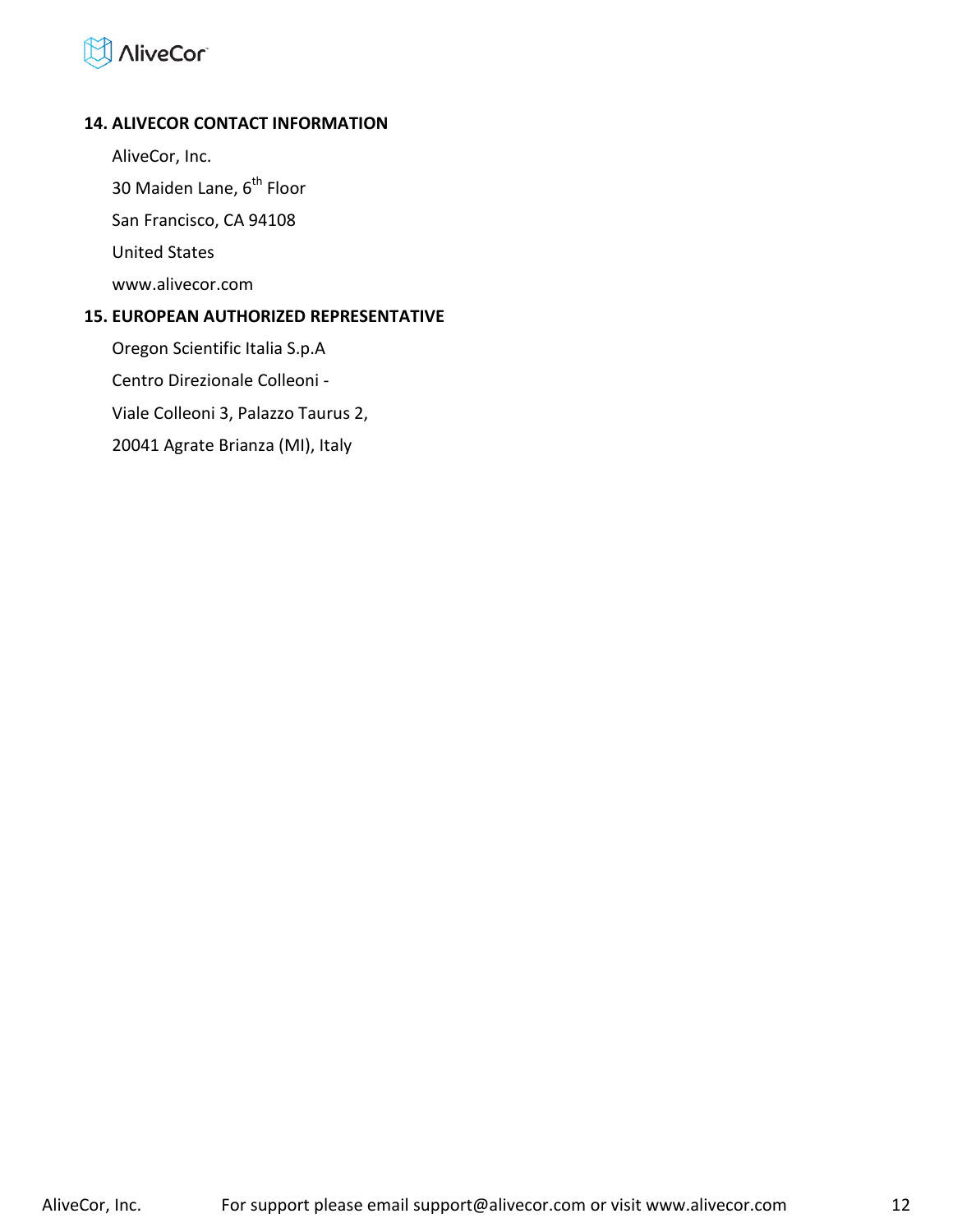

#### <span id="page-12-0"></span>**16. ELECTRICAL SAFETY**

| Guidance and manufacturer's declaration - electromagnetic emissions                                                    |            |                                                                                          |  |
|------------------------------------------------------------------------------------------------------------------------|------------|------------------------------------------------------------------------------------------|--|
| The AliveCor Heart Monitor is intended for use in the electromagnetic environment specified below. The customer or the |            |                                                                                          |  |
|                                                                                                                        |            | user of the AliveCor Heart Monitor should assure that it is used in such an environment. |  |
| <b>Emissions test</b>                                                                                                  | Compliance | Electromagnetic environment - guidance                                                   |  |
|                                                                                                                        |            | The AliveCor Heart Monitor uses RF energy only for its                                   |  |
| <b>RF</b> emissions                                                                                                    | Group 1    | internal function. Therefore, its RF emissions are very low and                          |  |
| CISPR <sub>11</sub>                                                                                                    |            | are not likely to cause any interference in nearby electronic                            |  |
|                                                                                                                        |            | equipment.                                                                               |  |
| <b>RF</b> emissions                                                                                                    |            |                                                                                          |  |
| CISPR 11                                                                                                               | Class B    | The AliveCor Heart Monitor is suitable for use in all                                    |  |
| Harmonic emissions                                                                                                     |            |                                                                                          |  |
| N/A<br>IEC 61000-3-2                                                                                                   |            | establishments other than domestic and those directly                                    |  |
| Voltage fluctuations /<br>flicker emissions<br>N/A                                                                     |            | connected to the public low-voltage power supply network                                 |  |
|                                                                                                                        |            | that supplies buildings used for domestic purposes.                                      |  |
| IEC 61000-3-3                                                                                                          |            |                                                                                          |  |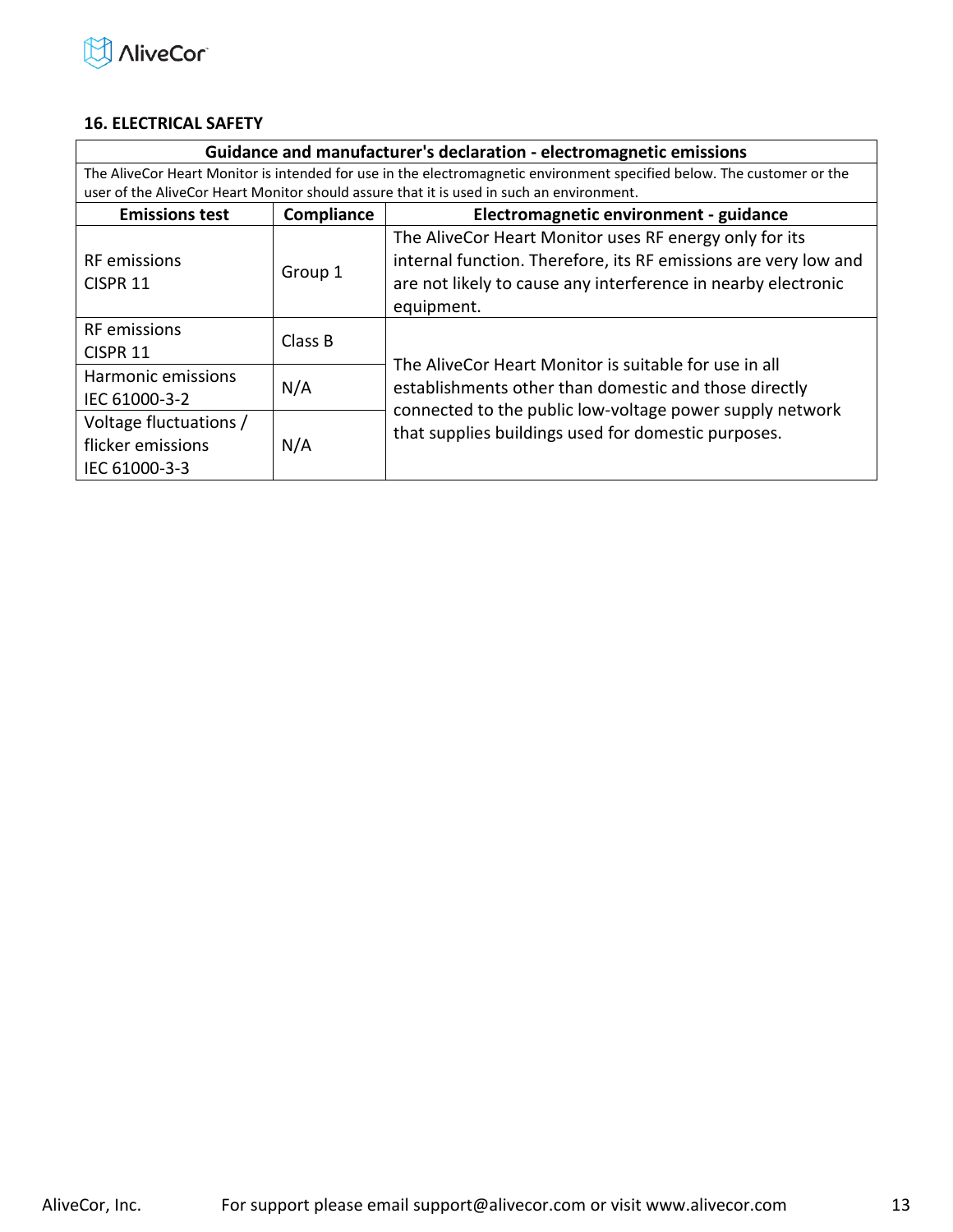

#### **Guidance and manufacturer's declaration—electromagnetic immunity**

The AliveCor Heart Monitor is intended for use in the electromagnetic environment specified below. The customer or the user of the AliveCor Heart Monitor should assure that it is used in such an environment.

| <b>Immunity test</b>                                                                                                | IEC 60601 test level                                                                                                                                                                                                                                                  | <b>Compliance level</b>                                                                                                                                                                                                                     | <b>Electromagnetic environment -</b><br>guidance                                                                                                                                                                                                                                                                                              |
|---------------------------------------------------------------------------------------------------------------------|-----------------------------------------------------------------------------------------------------------------------------------------------------------------------------------------------------------------------------------------------------------------------|---------------------------------------------------------------------------------------------------------------------------------------------------------------------------------------------------------------------------------------------|-----------------------------------------------------------------------------------------------------------------------------------------------------------------------------------------------------------------------------------------------------------------------------------------------------------------------------------------------|
| Electrostatic<br>Discharge (ESD)<br>IEC 61000-4-2                                                                   | ±6 kV contact<br>±8 kV air                                                                                                                                                                                                                                            | ±6 kV contact<br>±8 kV air                                                                                                                                                                                                                  | Floors should be wood,<br>concrete, or ceramic tile. If<br>floors are covered with<br>synthetic material, the relative<br>humidity should be at least 30<br>%.                                                                                                                                                                                |
| <b>Electrical fast</b><br>transient/burst<br>IEC 61000-4-4                                                          | ±2 kV for power<br>supply lines<br>±1 kV for<br>input/output lines                                                                                                                                                                                                    | ±2 kV for power<br>supply lines<br>±1 kV for<br>input/output lines                                                                                                                                                                          | Mains power quality should be<br>that of a typical commercial or<br>hospital environment.                                                                                                                                                                                                                                                     |
| Surge<br>IEC 61000-4-5                                                                                              | ±1 kV differential<br>mode<br>±2 kV common mode                                                                                                                                                                                                                       | ±1 kV differential<br>mode<br>±2 kV common<br>mode                                                                                                                                                                                          | Mains power quality should be<br>that of a typical commercial or<br>hospital environment.                                                                                                                                                                                                                                                     |
| Voltage dips, short<br>interruptions, and<br>voltage variations on<br>power supply input<br>lines<br>IEC 61000-4-11 | $<$ 5 % U <sub>T</sub><br>(>95 % dip in $U_T$ )<br>for 0.5 cycle<br>40 % $U_T$<br>(60 % dip in $U_T$ )<br>for 5 cycles<br>70 % U <sub>T</sub><br>$(30 %$ dip in $U_T$ )<br>for 25 cycles<br>$<$ 5 % U <sub>T</sub><br>$( > 95 %$ dip in U <sub>T</sub> )<br>for 5 sec | $5%U_T$<br>(>95 % dip in $U_T$ )<br>for 0.5 cycle<br>40 % $U_T$<br>$(60 %$ dip in $U_T$ )<br>for 5 cycles<br>70 % U <sub>T</sub><br>$(30 %$ dip in $U_T$ )<br>for 25 cycles<br>$<$ 5 % U <sub>T</sub><br>(>95 % dip in $U_T$ )<br>for 5 sec | Mains power quality should be<br>that of a typical commercial or<br>hospital environment. If the<br>user of the AliveCor Heart<br>Monitor requires continued<br>operation during power mains<br>interruptions, it is<br>recommended that the<br>AliveCor Heart Monitor be<br>powered from an<br>uninterruptible power supply<br>or a battery. |
| Power frequency<br>(50/60 Hz)<br>magnetic field<br>IEC 61000-4-8                                                    | 3 A/m<br>NOTE $-U_T$ is the a.c. mains voltage prior to application of the test level.                                                                                                                                                                                | 3 A/m                                                                                                                                                                                                                                       | Power frequency magnetic<br>fields should be at levels<br>characteristic of a typical<br>location in a typical commercial<br>or hospital environment.                                                                                                                                                                                         |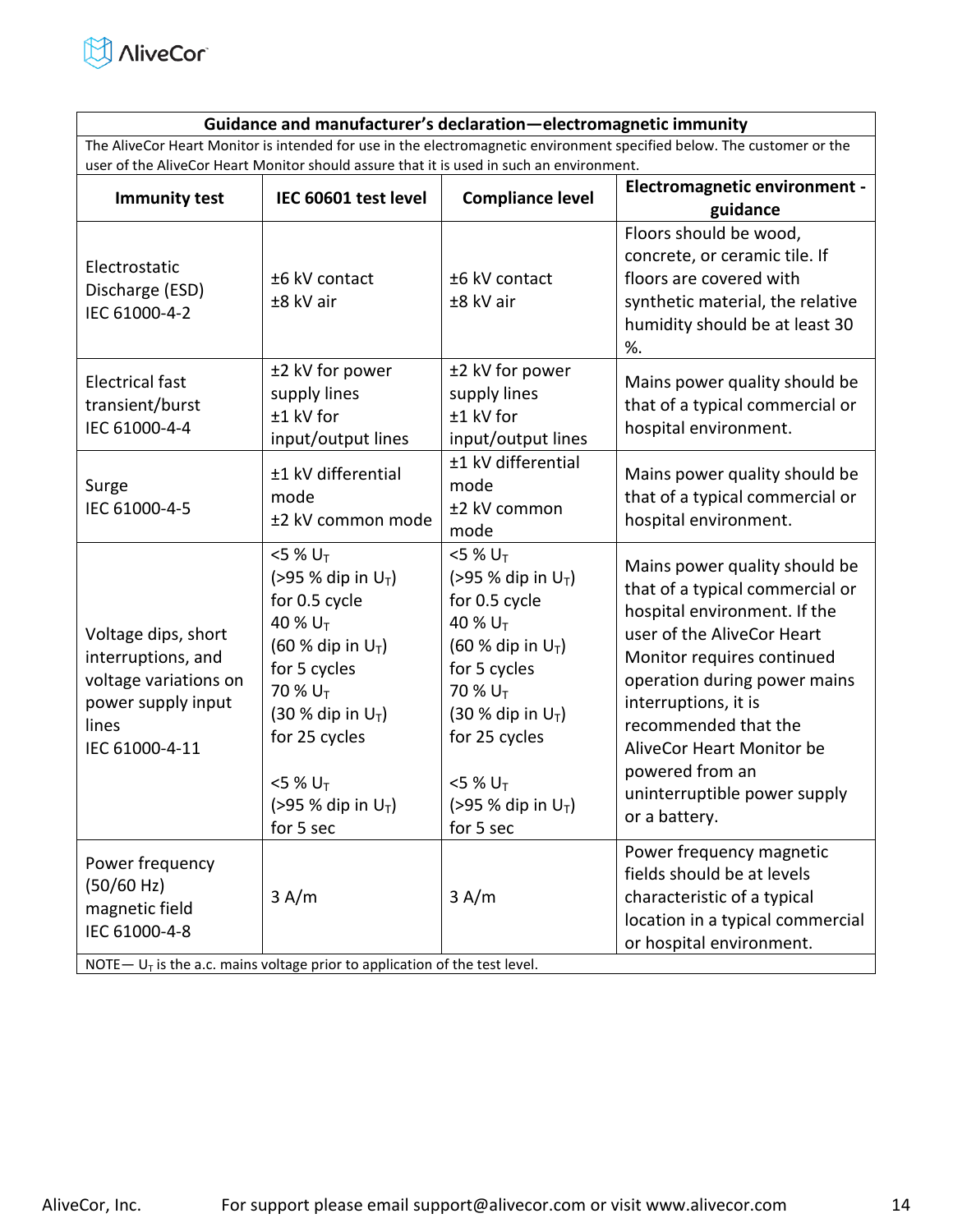

| Guidance and manufacturer's declaration-electromagnetic immunity                                                                                                                                                                                                                                                                                                                                                                                                                                                                                                                                                                                                                                                                                                                                                                                                                                                                                                                                                                                                                                                                                                                                                                                                                                                                                                                                                                                                                                                                                                                                |                                |                     |                                        |  |
|-------------------------------------------------------------------------------------------------------------------------------------------------------------------------------------------------------------------------------------------------------------------------------------------------------------------------------------------------------------------------------------------------------------------------------------------------------------------------------------------------------------------------------------------------------------------------------------------------------------------------------------------------------------------------------------------------------------------------------------------------------------------------------------------------------------------------------------------------------------------------------------------------------------------------------------------------------------------------------------------------------------------------------------------------------------------------------------------------------------------------------------------------------------------------------------------------------------------------------------------------------------------------------------------------------------------------------------------------------------------------------------------------------------------------------------------------------------------------------------------------------------------------------------------------------------------------------------------------|--------------------------------|---------------------|----------------------------------------|--|
| The AliveCor Heart Monitor is intended for use in the electromagnetic environment specified below. The customer<br>or the user of the AliveCor Heart Monitor should assure that it is used in such an environment.                                                                                                                                                                                                                                                                                                                                                                                                                                                                                                                                                                                                                                                                                                                                                                                                                                                                                                                                                                                                                                                                                                                                                                                                                                                                                                                                                                              |                                |                     |                                        |  |
| <b>Immunity test</b>                                                                                                                                                                                                                                                                                                                                                                                                                                                                                                                                                                                                                                                                                                                                                                                                                                                                                                                                                                                                                                                                                                                                                                                                                                                                                                                                                                                                                                                                                                                                                                            | <b>IEC 60601 test</b><br>level | Compliance<br>level | Electromagnetic environment - guidance |  |
| Portable and mobile RF communications equipment<br>should be used no closer to any part of the AliveCor<br>Heart Monitor, including cables, than the<br>recommended separation distance calculated from<br>the equation applicable to the frequency of the<br>transmitter.<br><b>Recommended separation distance</b><br>$d = \left[\frac{3.5}{V}\right] \sqrt{P}$<br>3 Vrms<br>$d = \left[\frac{3.5}{E_1}\right] \sqrt{P}$ 80 MHz to 800 MHz<br><b>Conducted RF</b><br>150 kHz to 80<br>3V<br>IEC 61000-4-6<br><b>MHz</b><br>$d = [\frac{7}{E}]\sqrt{P}$ 800 MHz to 2.5 GHz<br>where $P$ is the maximum output power rating of the<br>Radiated RF<br>3 V/m<br>transmitter in watts (W) according to the transmitter<br>3 V/m<br>80 MHz to 2.5<br>IEC 61000-4-3<br>manufacturer and $d$ is the recommended separation<br>GHz<br>distance in meters (m).<br>Field strengths from fixed RF transmitters, as<br>determined by an electromagnetic site survey, <sup>a</sup><br>should be less than the compliance level in each<br>frequency range. <sup>b</sup><br>Interference may occur in the vicinity of equipment<br>marked with the following symbol:<br>$\left(\left(\begin{matrix}\cdot\end{matrix}\right)\right)$<br>NOTE 1-At 80 MHz and 800 MHz, the higher frequency range applies.<br>NOTE 2-These guidelines may not apply in all situations. Electromagnetic propagation is affected by absorption and<br>reflection from structures, objects, and people<br>Field strengths from fixed transmitters, such as base stations for radio (cellular/cordless) telephones and land mobile |                                |                     |                                        |  |
|                                                                                                                                                                                                                                                                                                                                                                                                                                                                                                                                                                                                                                                                                                                                                                                                                                                                                                                                                                                                                                                                                                                                                                                                                                                                                                                                                                                                                                                                                                                                                                                                 |                                |                     |                                        |  |
|                                                                                                                                                                                                                                                                                                                                                                                                                                                                                                                                                                                                                                                                                                                                                                                                                                                                                                                                                                                                                                                                                                                                                                                                                                                                                                                                                                                                                                                                                                                                                                                                 |                                |                     |                                        |  |

radios, amateur radio, AM and FM radio broadcast, and TV broadcast cannot be predicted theoretically with accuracy. To assess the electromagnetic environment due to fixed RF transmitters, an electromagnetic site survey should be considered. If the measured field strength in the location in which the AliveCor Heart Monitor is used exceeds the applicable RF compliance level above, the AliveCor Heart Monitor should be observed to verify normal operation. If abnormal performance is observed, additional measures may be necessary, such as re-orienting or relocating the AliveCor Heart Monitor.

b Over the frequency range 150 kHz to 80 MHz, field strengths should be less than 3 V/m.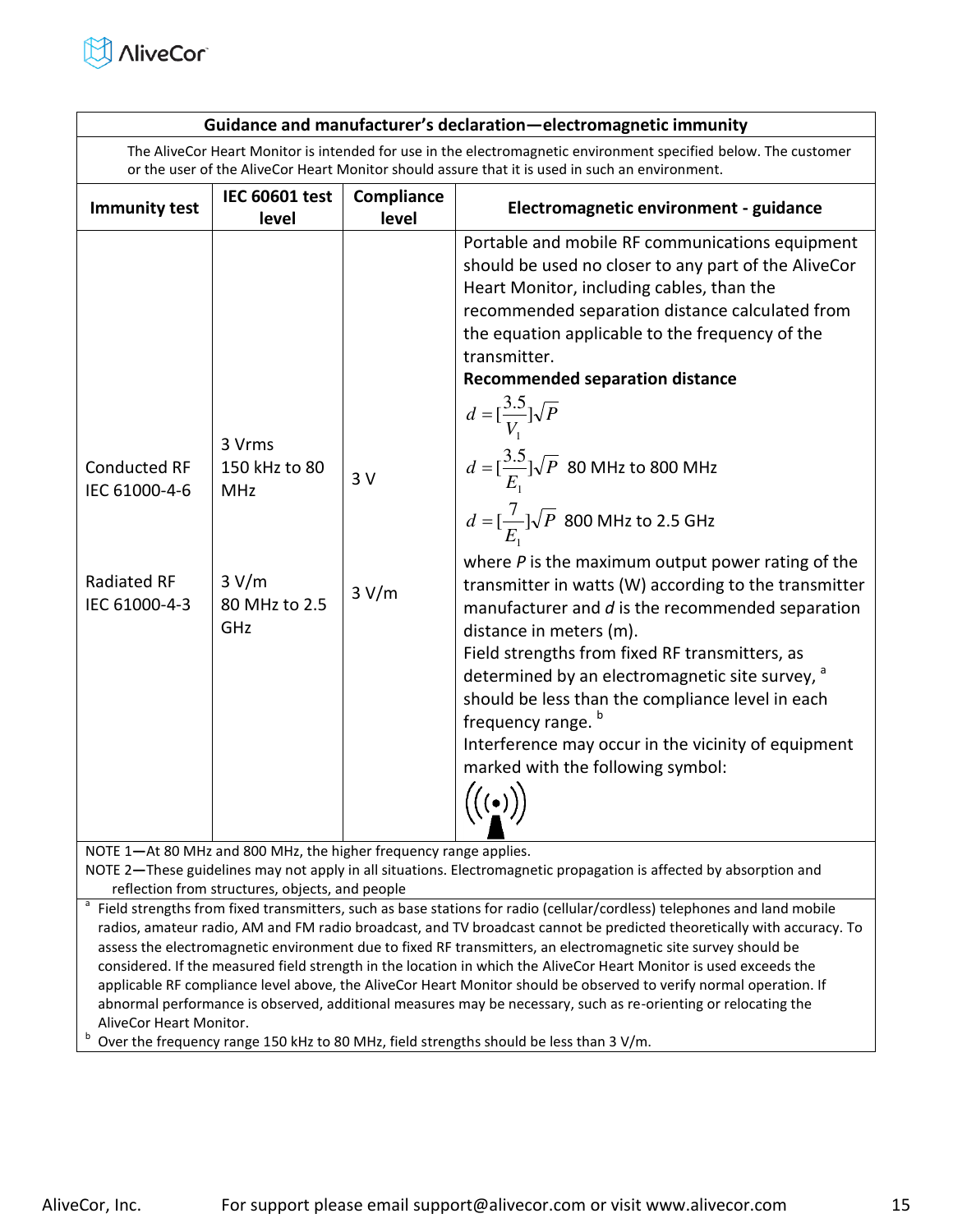#### **Recommended separation distances between portable and mobile RF communications equipment and the AliveCor Heart Monitor**

The AliveCor Heart Monitor is intended for use in an electromagnetic environment in which radiated RF disturbances are controlled. The customer or the user of the AliveCor Heart Monitor can help prevent electromagnetic interference by maintaining a minimum distance between portable and mobile RF communications equipment (transmitters) and the AliveCor Heart Monitor as recommended below, according to the maximum output power of the communications equipment.

|                                              | Separation distance according to frequency of transmitter |                                           |                                           |  |
|----------------------------------------------|-----------------------------------------------------------|-------------------------------------------|-------------------------------------------|--|
| Rated maximum output<br>power of transmitter | 150 kHz to 80 MHz                                         | m<br>80 MHz to 800 MHz                    | 80 MHz to 2.5 GHz                         |  |
| W                                            | $d = \left[\frac{3.5}{V}\right] \sqrt{P}$                 | $d = \left[\frac{3.5}{E}\right] \sqrt{P}$ | $d = \left[\frac{7}{E_1}\right] \sqrt{P}$ |  |
| 0.01                                         | 0.12                                                      | 0.12                                      | 0.23                                      |  |
| 0.1                                          | 0.38                                                      | 0.38                                      | 0.73                                      |  |
| 1                                            | 1.2                                                       | 1.2                                       | 2.3                                       |  |
| 10                                           | 3.8                                                       | 3.8                                       | 7.3                                       |  |
| 100                                          | 12                                                        | 12                                        | 23                                        |  |

For transmitters rated at a maximum output power not listed above, the recommended separation distance *d* in meters (m) can be determined using the equation applicable to the frequency of the transmitter, where *P* is the maximum output power rating of the transmitter in watts (W) according to the transmitter manufacturer.

NOTE 1—At 80 MHz and 800 MHz, the separation distance for the higher frequency range applies.

NOTE 2—These guidelines may not apply in all situations. Electromagnetic propagation is affected by absorption and reflection from structures, objects, and people.